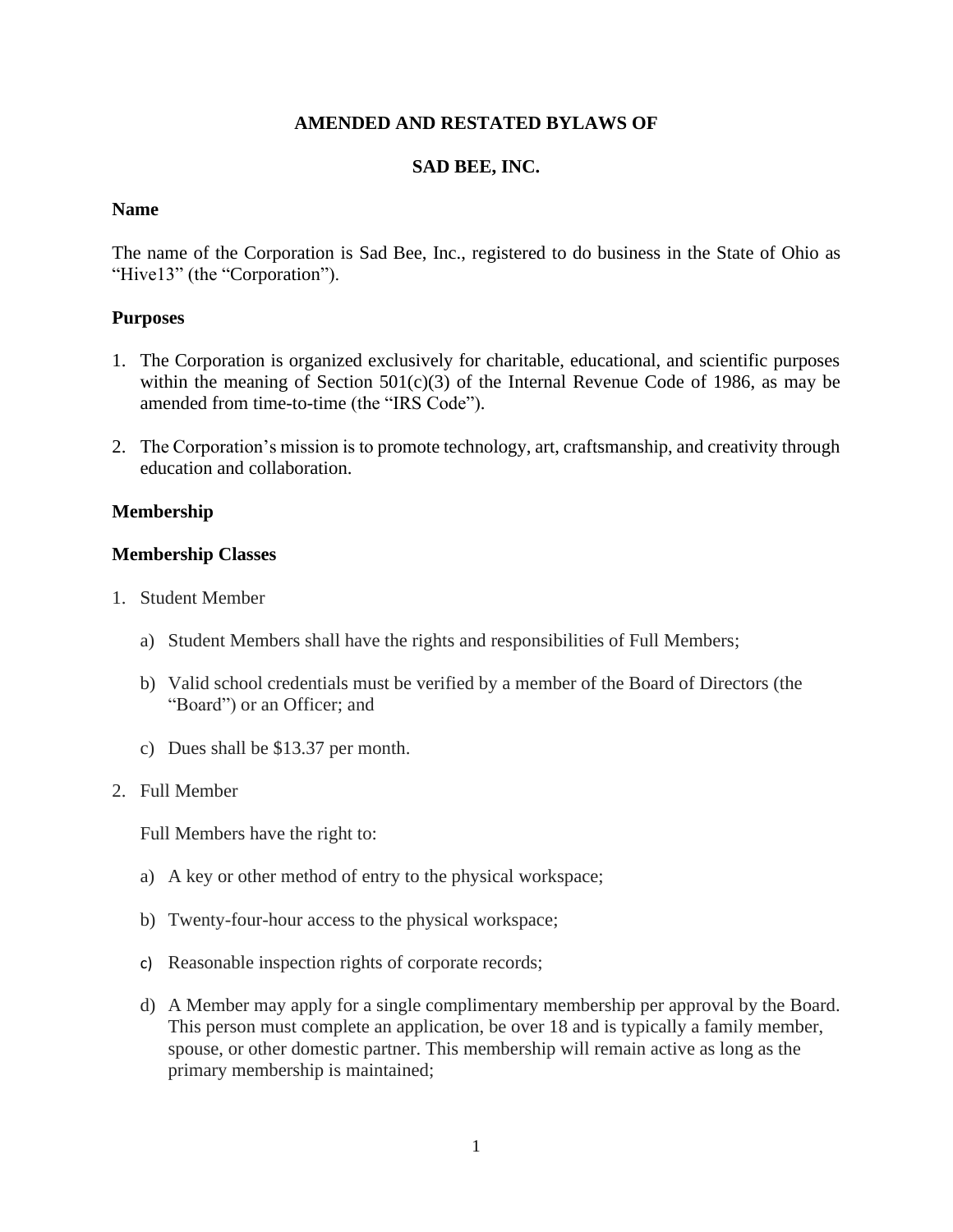- e) Store a reasonable amount of equipment at the physical workspace; and
- f) Dues shall be \$50 per month.
- 3. Cornerstone Member
	- a) Cornerstone Members shall have all rights and responsibilities of Full Members; and
	- b) Dues shall be \$100 per month.
- 4. Contributor
	- a) Contributors are not Members and do not receive any rights or privileges afforded to Members; and
	- b) Contributors are recognized and thanked for their contributions.

# **Eligibility**

- 1. In order to be a Member, a person must apply via the membership application, support the purpose and scientific goals of the Corporation, and must pay the monthly membership fee.
- 2. Any eligible person may be approved as a Member, at any meeting with any Director or Officer to complete the membership application form and waiver of liability. The official membership application must be signed by two Officers or Directors. Upon payments of their first periodic dues their membership is validated.
- 3. Members must be at least 18 years of age.

### **Rights and Responsibilities**

- 1. All Members shall have the right to:
	- a) Vote on:
		- 1) The election of Directors and Officers;
		- 2) Any merger and its principal terms;
		- 3) Any election to dissolve the Corporation; and
		- 4) Any issue put before the Membership.
	- b) Voice their opinion and vote their preference or abstain from voting about the affairs of the Corporation; and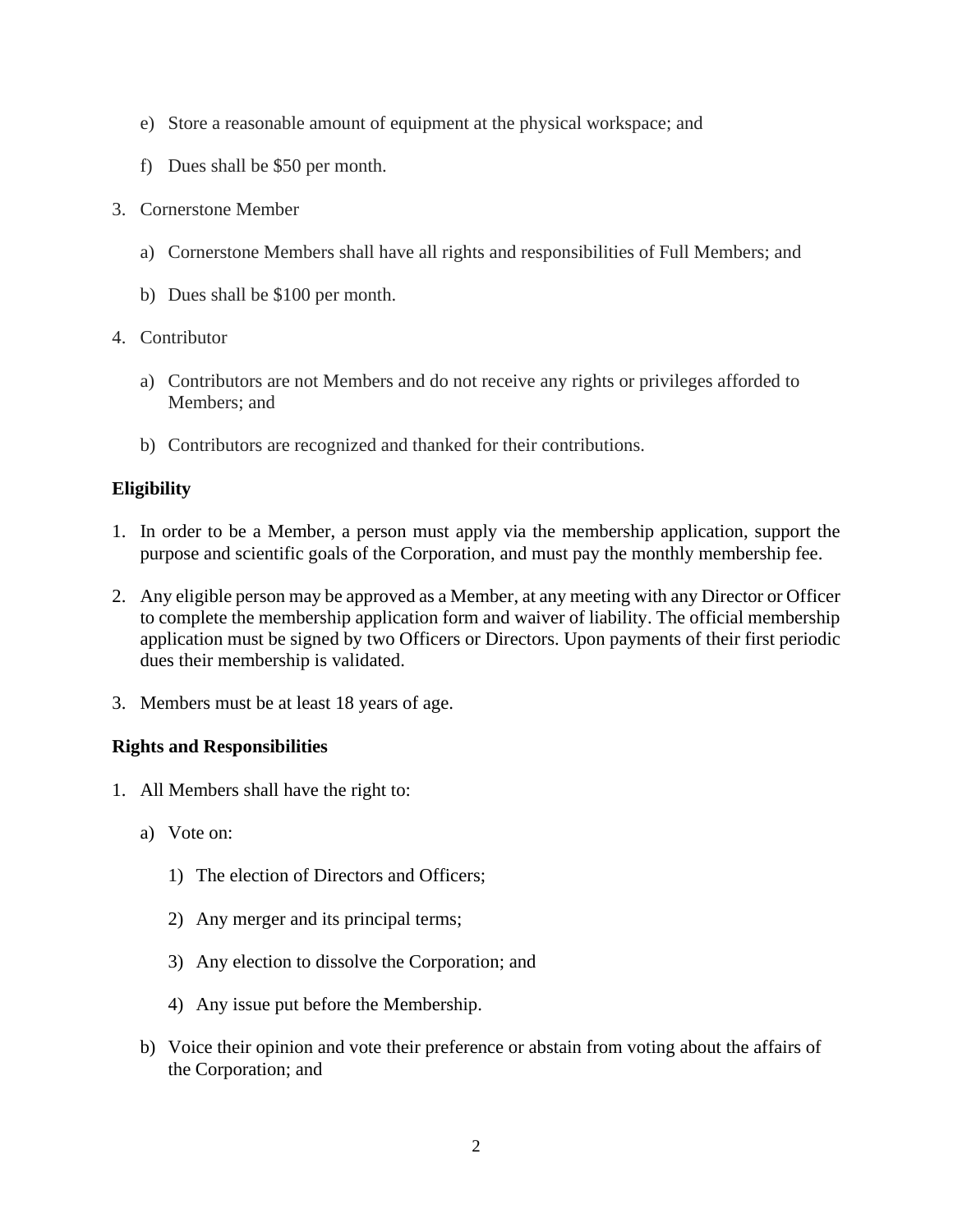- c) Any other rights granted by resolution of the Board or provided by law.
- 2. All Members shall be responsible for:
	- a) Timely payment of monthly dues;
	- b) Providing their current address, contact information, and preference for electronic receipt of communications;
	- c) Thoughtfully contributing to the Corporations' direction and policies;
	- d) Continuing to support the purposes of the Corporation;
	- e) Obeying any rules set forth by the Board, such as a noise curfew; and
	- f) Returning any and all property of the Corporation to any Officer or Director upon cessation of Membership for any reason.

# **Termination of Membership**

- 1. A person ceases to be a Member of the Corporation;
	- a) By delivering their resignation in writing, electronically, or via postal mail to the Board.
	- b) On their death;
	- c) On having their Membership terminated; or
	- d) On not having been in good standing for three (3) consecutive months, except by special arrangement at the discretion of the Board.
- 2. Resignation shall not relieve a Member of unpaid dues or other monies owed to the Corporation.
- 3. Membership may be terminated with or without cause at a Special Meeting of the Members, who are currently serving as Directors or Officers, called for such purpose, which meeting may be called by at least two (2) Directors and/or Officers, by a resolution passed by at least twothirds (2/3) of all the Members currently serving as Directors or Officers.
	- a) Notice of termination shall be given by any method reasonably calculated to provide actual notice to the Member at least three (3) days prior to the effective date of such termination;
	- b) The notice of termination must include arrangements to remove the Member's possessions from Hive13; and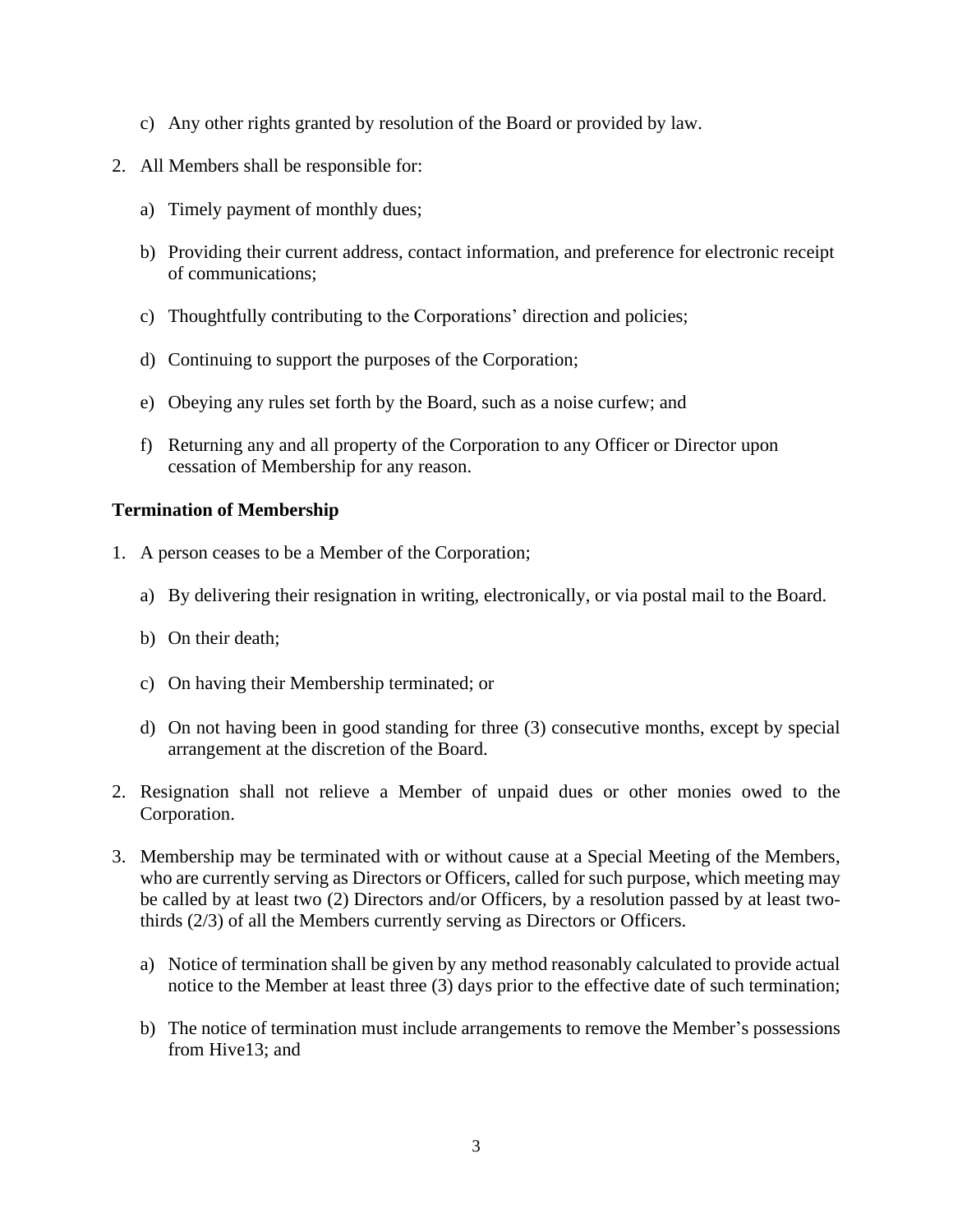- c) The Member shall be given an opportunity to be heard at a Special Meeting of the Members, who are currently serving as Directors or Officers, called for such purpose, or in writing, in a statement delivered to the President, at least three (3) days before the effective date of the proposed termination. Following, which the Members, who are currently serving as Directors or Officers, shall decide at a Special Meeting of the Members, who are currently serving as Directors or Officers, called for such purpose, whether or not to terminate such Member's membership. In the event that such Member whose membership has been proposed to be terminated is a Director or Officer, such Member shall leave (if present) and not participate in the Special Meeting at which such Member's termination is being decided.
- 4. Membership may also be terminated with or without cause by a resolution passed by more than three quarters (3/4th) of the necessary quorum at a Special Meeting of the Members called for such purpose.
	- a) Notice of the resolution of termination shall be given by any method reasonably calculated to provide actual notice to the Member at least three (3) days prior to the Special Meeting date called to vote on the termination;
	- b) The notice of a Special Meeting for termination must be accompanied by the resolution to be voted in the meeting;
	- c) The Member shall be given an opportunity to be heard, either orally, at a Special Meeting of the Members called for such purpose, or in writing, in a statement delivered to the President, at least three (3) days before the effective date of the proposed termination;
	- d) The hearing shall be held, or the written statement considered, by the Membership; and
	- e) The Membership shall then vote on whether the Member is to be terminated, provided; that, the Member whose membership has been proposed to be terminated shall leave (if present) and not participate in the Special Meeting of the Members at which such termination is being voted on.
- 5. The Corporation reserves the right to limit membership based on the capacity of the space.
- 6. Upon resignation or termination, Members shall also have their rights and responsibilities revoked.
	- a) Terminated Members shall be entitled to a pro-rated refund of any membership dues paid for the period after which the termination takes effect; and
	- b) At the discretion of the Board, terminated Members may be forbidden to enter the Corporation's premises. Arrangements to retrieve such Member's personal property under supervision shall be made with the consent of any Officer or Director.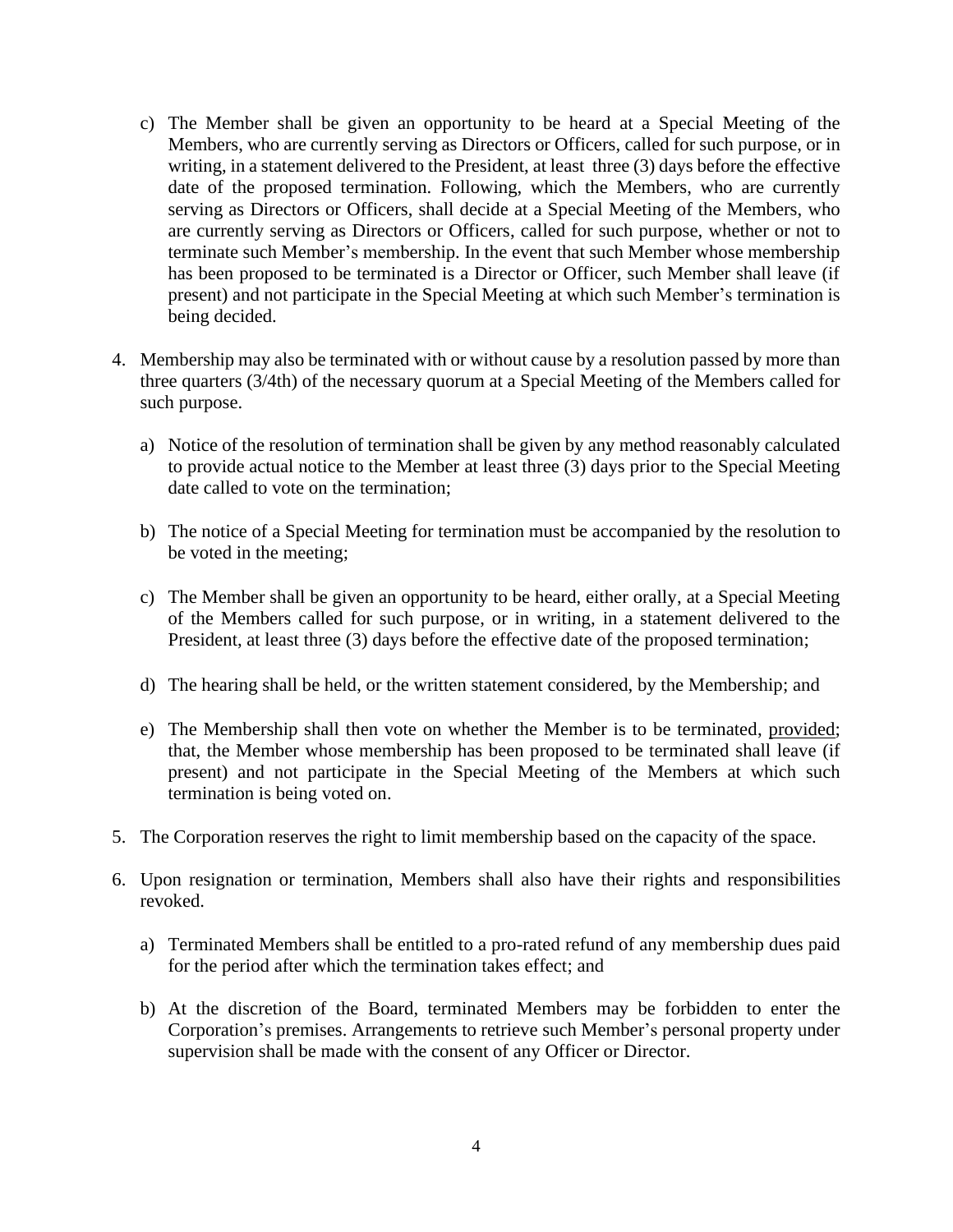# **Suspension of Membership**

- 1. Membership may be suspended for any amount of time up to one hundred eighty (180) days without cause by a resolution passed by a majority of a quorum of Members currently serving as Directors or Officers.
- 2. Membership may be suspended for any amount of time up to seventy-two (72) hours without cause with the approval of at least two (2) Officers or Directors. During this period, the suspending Officers or Directors may require the suspended Member to vacate the Corporation's premises.
- 3. Suspensions may also be lifted, temporarily or permanently, by a majority vote of a quorum of the Board, or by a vote of the Membership passed by more than three-quarters (3/4) of the necessary quorum at a Special Meeting of Members. As a condition of lifting a suspension, that Member may be required to go through the membership application process as a new member.
- 4. Suspended Members shall also have their rights and responsibilities suspended for the duration of their suspension.
	- a) Suspended Members shall be entitled to a pro-rated refund of any membership dues paid for the period of the suspension. Dues do not accrue during a suspension; and
	- b) At the discretion of the Board, the suspended Member may be forbidden to enter the Corporation's premises during the suspension. Arrangements to retrieve such Member's personal property under supervision shall be made with the consent of any Officer or Director.

### **Dues**

- 1. The first month's dues shall be the full amount specified above in the Members Section of these bylaws.
- 2. The Board and elected Officers are responsible for ensuring the dues for Members are such that the Corporation shall be financially sustained. If changes to the dues are necessary, the Board and elected Officers shall submit the changes for a vote by the Membership.
- 3. All Members are in good standing except a Member who has failed to pay their current monthly dues, or any other subscription or debt due and owing by the Member to the Corporation, and the Member is not in good standing so long as the debt remains unpaid.

# **Warden Members**

1. Wardens are active Members who want to become experts of Hive13 and lead the Hive13 mission. Wardens are able to effectively offer advice, teach users how to properly and safely use the machines, maintain the space, and directly request replacements or improvements to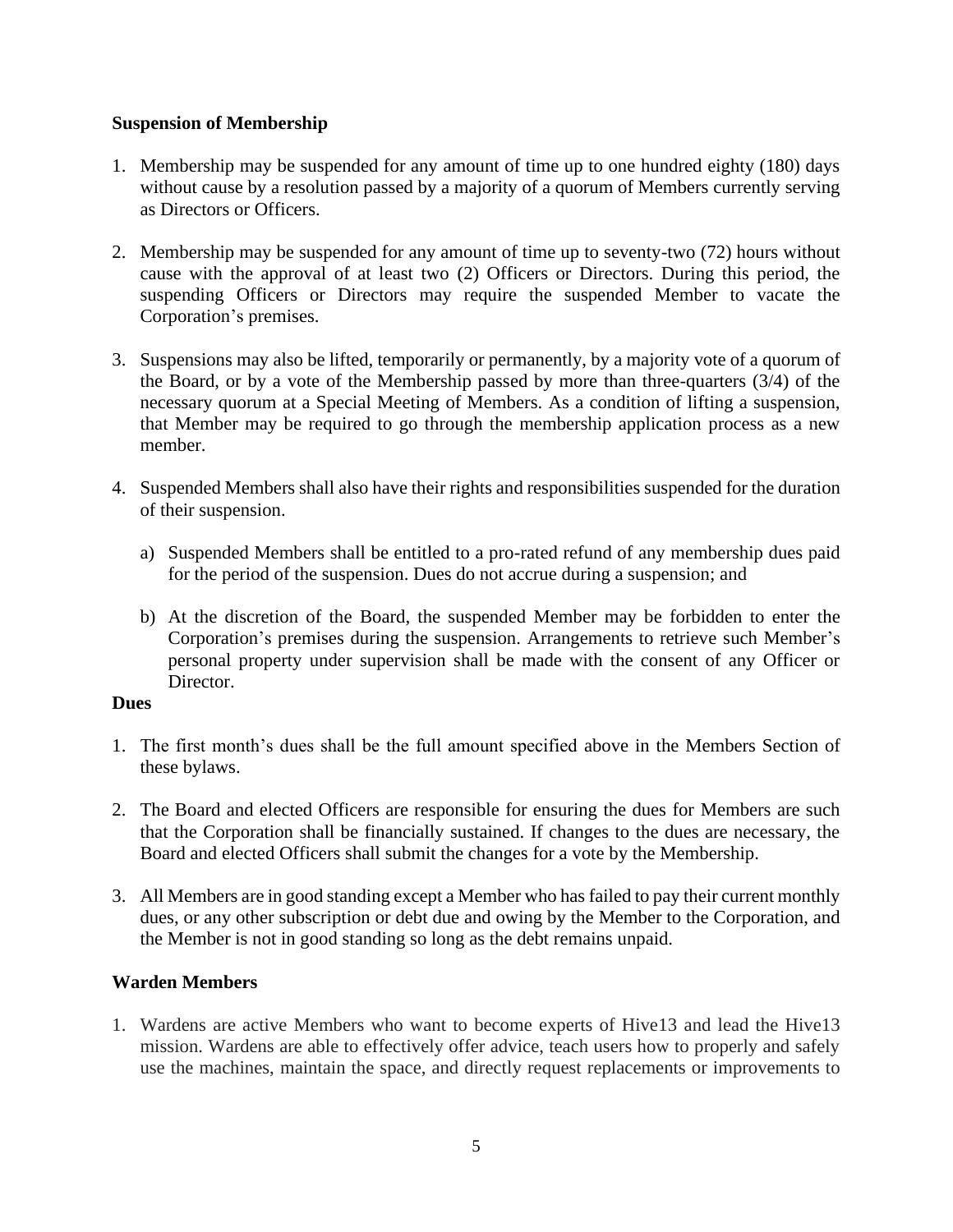items in the space. The increased responsibility of these Members comes with the benefit of a discount off of the Membership fee and direct access to funds for improvement of the space.

- 2. The Chief Operating Officer (COO) is responsible for managing the Wardens. The COO's duties include, but are not limited to, the following:
	- a) Ensuring that Wardens are respecting Hive13;
	- b) Approval of requests for the Warden Budget; and
	- c) Holding short monthly progress meetings with the Wardens.

### 3. Warden Budget.

A total of \$250 is allocated each month to the Warden Budget, in addition to the discounted membership given to the Wardens. Wardens have direct access to request parts and consumables for the Hive out of the Warden Budget. The COO shall approve all purchase requests and present receipts with a monthly summary to the Treasurer for reimbursement.

- 4. Eligibility, Discount, and Appointment.
	- a) Any Member in good standing for at least the prior four (4) consecutive months may serve as a Warden. The longevity requirement may be waived for a specific Member by an act of the Board;
	- b) Wardens are eligible for a discount of one hundred percent (100%) of dues for Student Members and fifty percent (50%) of dues for any other Membership class;
	- c) The maximum number of Wardens may be changed at any time by an act of the Board and is eight (8) until such an act is passed. Reducing the maximum number of Wardens does not cause any current Warden to be removed from a Warden position; and
	- d) Wardens shall be appointed by the Board and removed, with or without cause, by an act of the Board. The COO is responsible for making appropriate recommendations to the Board for Warden appointments or removal based on the needs of the Corporation.
- 5. Responsibilities
	- a) The COO is responsible for determining the specific breakdown of the various areas and the individual duties of each Warden.
	- b) Each Warden is not necessarily limited to one (1) area, nor one (1) Warden per area, and cross-training of Wardens is encouraged. Responsibilities of the Wardens include, but are not limited to, the following: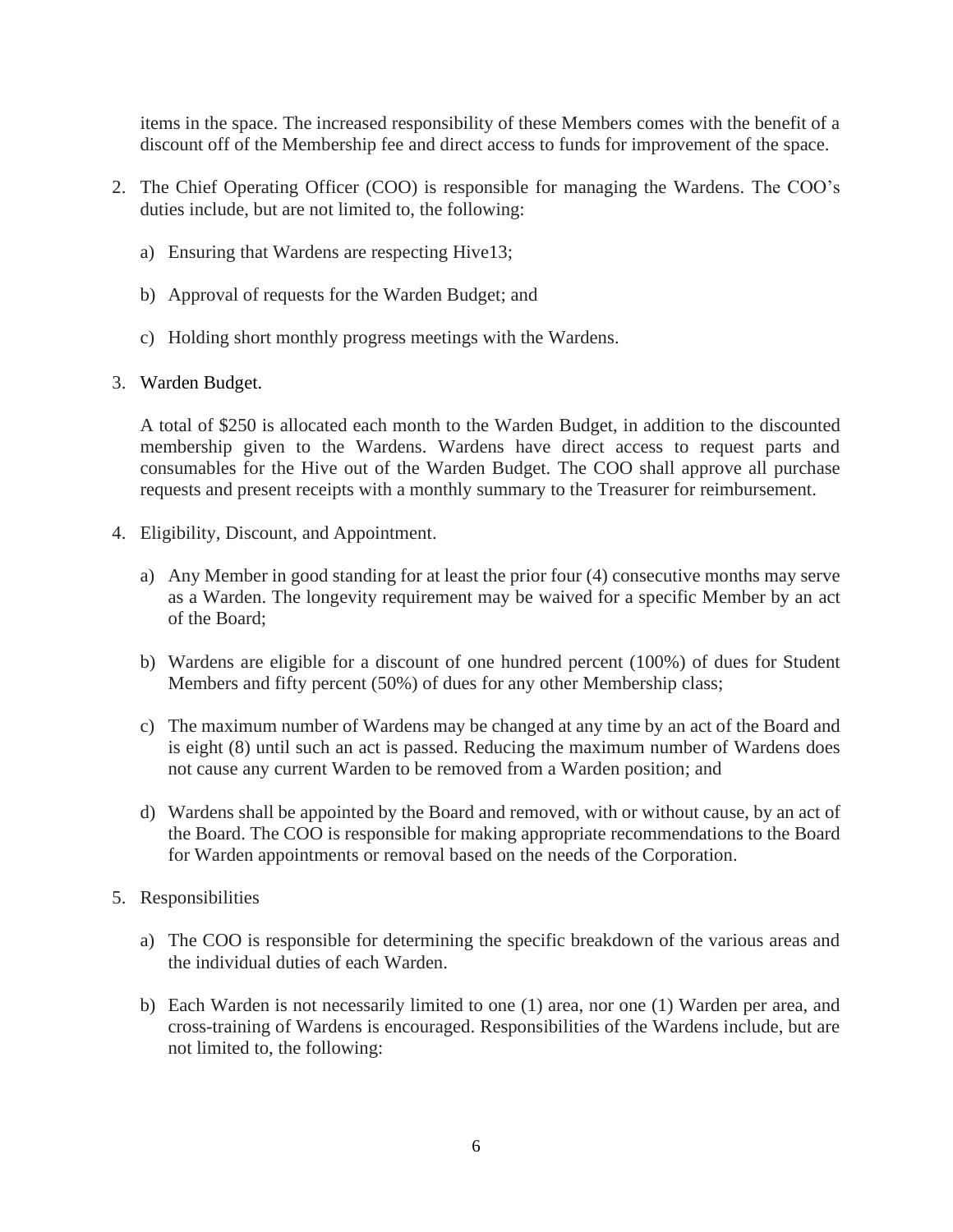- 1) Provide at least one (1) reliable form of contact for the mailing list and any other electronic messaging system the Hive provides for its Members;
- 2) Ensure that Hive13 is kept clean;
- 3) Maintain all equipment in Hive13, and ensure broken equipment is repaired. Maintain documentation on Hive13 equipment, including a list of any consumables needed and current status;
- 4) Request Warden Budget funds for parts or consumables as needed;
- 5) Hold public hours at least twice a month for at least two (2) hours each; and
- 6) Provide feedback on how to improve the Warden program.

#### **Meetings of the Members**

#### **Regular Meetings**

- 1. Regular meetings of the Membership shall be held weekly.
- 2. The meeting shall be held at the registered address of the Corporation or at a different meeting place or time as may be designated by Board of Directors.

#### **Annual Meetings**

- 1. An Annual Meeting of the Membership shall be held in the month of July. The President or their delegate shall fix the date, time, and location of such meeting.
- 2. Notice must be provided of such meeting as provided in the section of these bylaws entitled Notice of Meetings.
- 3. The date and time can be changed by the procedures for a vote of the Membership, as defined in these bylaws.
- 4. Annual Meetings of the Membership exist in order to:
	- a) Comply with legal requirements;
	- b) Elect Directors;
	- c) Elect all Officers;
	- d) Review and vote on the standing rules and policies of the Corporation;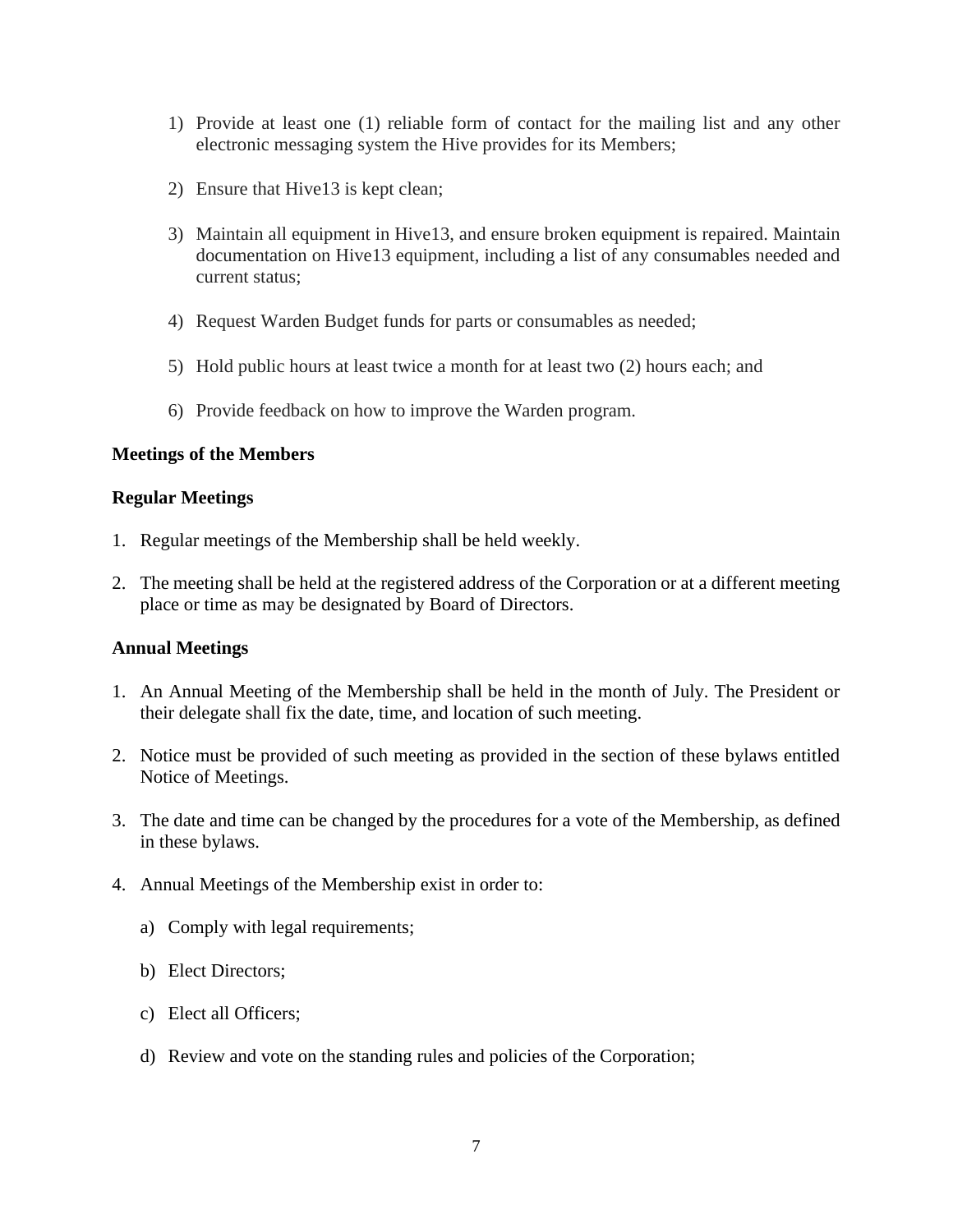- e) Receive reports on the budget and activities of the Corporation, approve the budget and determine the direction of the Corporation in the coming year;
- f) Update these bylaws if deemed necessary to do so, and
- g) Any other issues that Members have placed before the Membership to be discussed at the Annual Meeting, pursuant to the proposal and voting rules stated in these bylaws for Voting.
- 5. Decisions will be made by the affirmative vote of a majority of the Members, except for changes to the bylaws which must be passed by the affirmative vote of two-thirds (2/3rds) of the Members.
- 6. The quorum for the Annual Meeting, shall be fifty percent (50%) of the Membership. In the absence of a quorum, no formal action shall be taken except to adjourn the meeting to a subsequent date.

# **Special Meetings**

- 1. The Board or five percent (5%) or more of the Members may call a Special Meeting of the Members at any time.
- 2. Notice must be provided of such meeting as provided in the section of these bylaws entitled Notice of Meetings.

### **Notice of Meetings**

- 1. Notice of Annual Meetings shall be given at least ten (10) days but no more than sixty (60) days before the meeting date.
- 2. Notice of Special Meetings shall be given at least seventy-two (72) hours but no more than ten (10) days before the meeting date.
- 3. Regular Meetings do not require any notice unless the time or place has changed.
- 4. Any notice sent of Special Meetings shall state the nature of the business to be transacted by the Members.
- 5. For a meeting where elections are held, the notice shall state the names of all persons who are nominees for office.
- 6. Announcements regarding changes to the meeting date, time, or venue shall be made to the entire Membership with a minimum of forty-eight (48) hours' notice.
- 7. Notice may be provided to the e-mail address of each Member on record with the Corporation, or any other method approved by a vote of the Membership.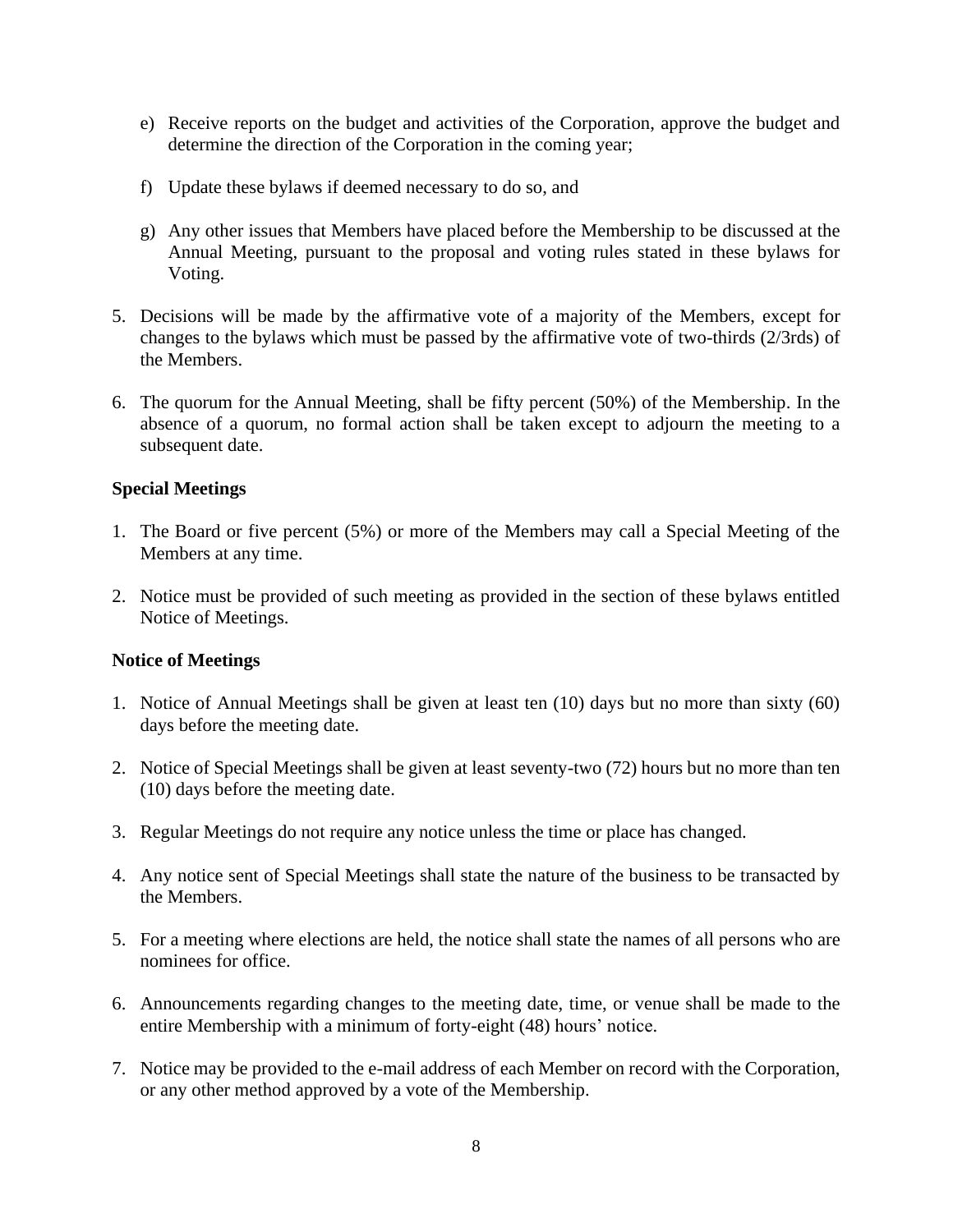# **Remote Attendance and Voting**

- 1. Members may participate in a meeting through use of conference telephone, electronic video communication, electronic chat, or other communications equipment so long as all of the following apply:
	- a) Each Member participating in the meeting can communicate with all of the other Members;
	- b) Each Member is provided with the means of participating in all matters under consideration, including the capacity to propose, or to interpose an objection to a specific action to be taken by the Corporation; and
	- c) The Corporation verifies that:
		- 1) A person communicating by telephone, electronic video screen, or other communications equipment is a Member with voting privileges, and
		- 2) All motions, votes, or other actions required to be made by a Member were actually made by a Member and not by someone who is not entitled to participate as a Member.
- 2. Votes by the Members may not be made by proxy. Members must attend the meeting of the Members, either in person or remotely as set forth above, in order to vote on matters placed before the Members.

### **Voting**

- 1. All issues requiring a vote, except when otherwise specified as a vote of the Membership in these bylaws or required by law, shall be decided by the affirmative vote of more than one half (50%) of the Members voting online or present at any Meeting.
- 2. Any Member may abstain from any vote. In this case, that Member shall count towards quorum on an issue but shall not count towards determining the minimum number of votes needed to pass that issue.
- 3. Quorum for a vote of the Membership shall require the attendance of at least half (50%) of the existing Membership on the day of the vote.
- 4. For the purposes of calculating the quorum, properly submitted proxy statements as well as votes submitted as described in the section Remote Attendance shall count as attendance.

# **Directors**

# **Number**

1. The Board shall consist of five (5) Members.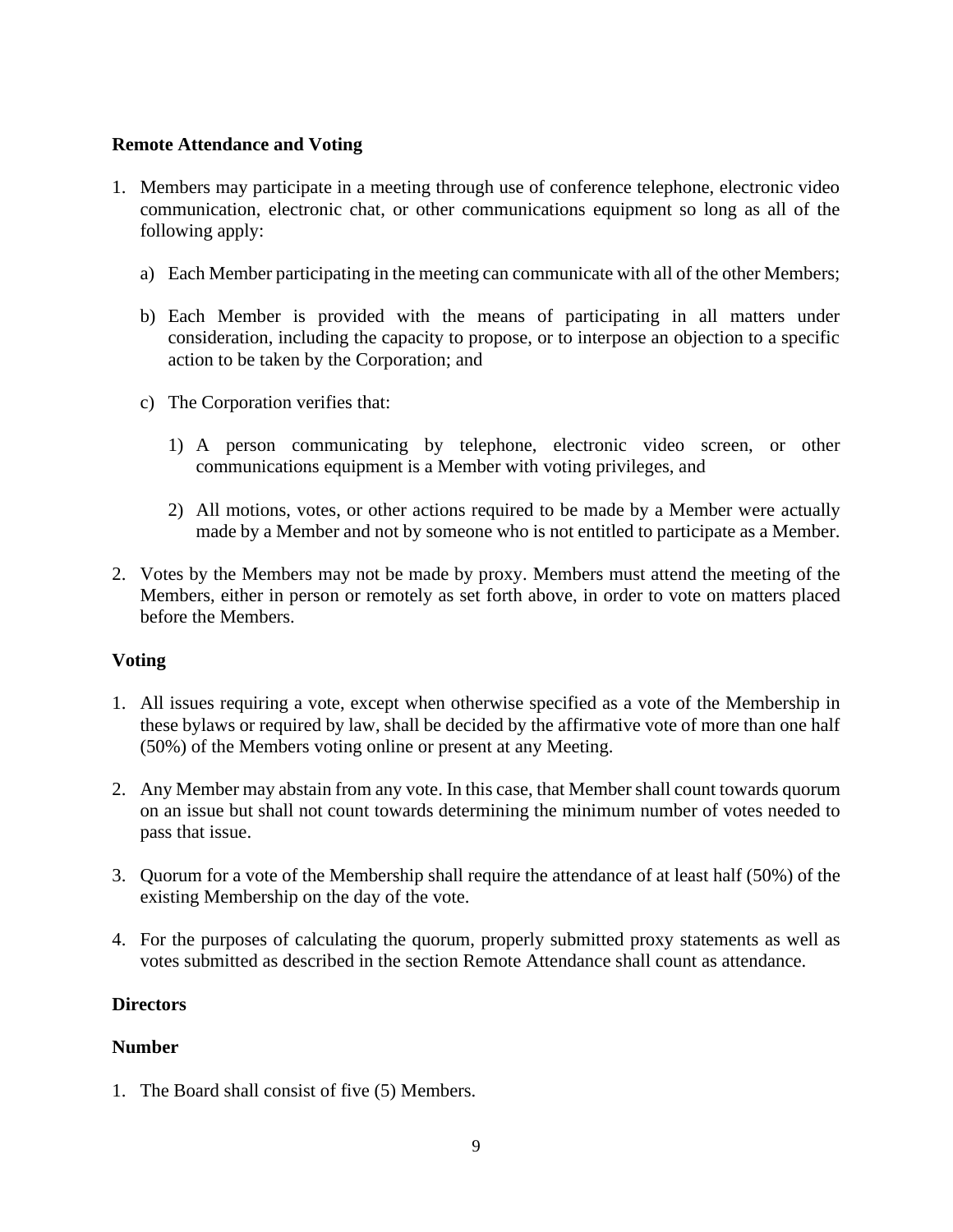- 2. All Directors must be a Full Member or equivalent of the Corporation as defined in these bylaws.
- 3. Each Director shall serve a one (1) year term from the time of their election until their successor is elected and qualified.

### **Director Responsibilities**

The duties of the Directors shall include the authority to:

- 1. Uphold and advance the purposes of the Corporation.
- 2. Manage and control the affairs, contracts, funds and property of the Corporation,

The Directors may delegate their authority to fulfil all roles required by Ohio and Federal law and these bylaws.

# **Eligibility**

In order to be eligible to be nominated as a Director, a person must be a Full Member (or equivalent) as defined in these bylaws for three (3) consecutive months.

### **Nomination**

- 1. Any qualified Member has the right to nominate an eligible person for office.
- 2. Any qualified Member has the right to nominate themselves.
- 3. Only the nominated candidate can un-nominate themselves.
- 4. All nominations for Director positions are due one (1) week before the Annual Meeting of the Members.
- 5. If only one (1) person is timely nominated to run for an office and accepts such nomination, they shall run unopposed.
- 6. If no person is timely nominated to run for an office, nominations for that position may be made at the Annual Meeting of the Members, in person, before the vote. If nobody is nominated in this way, the incumbent may choose to continue in the position.
- 7. In the event that there is an unfilled, Director position, the Board may appoint an interim Director that shall serve until a replacement Director is properly elected.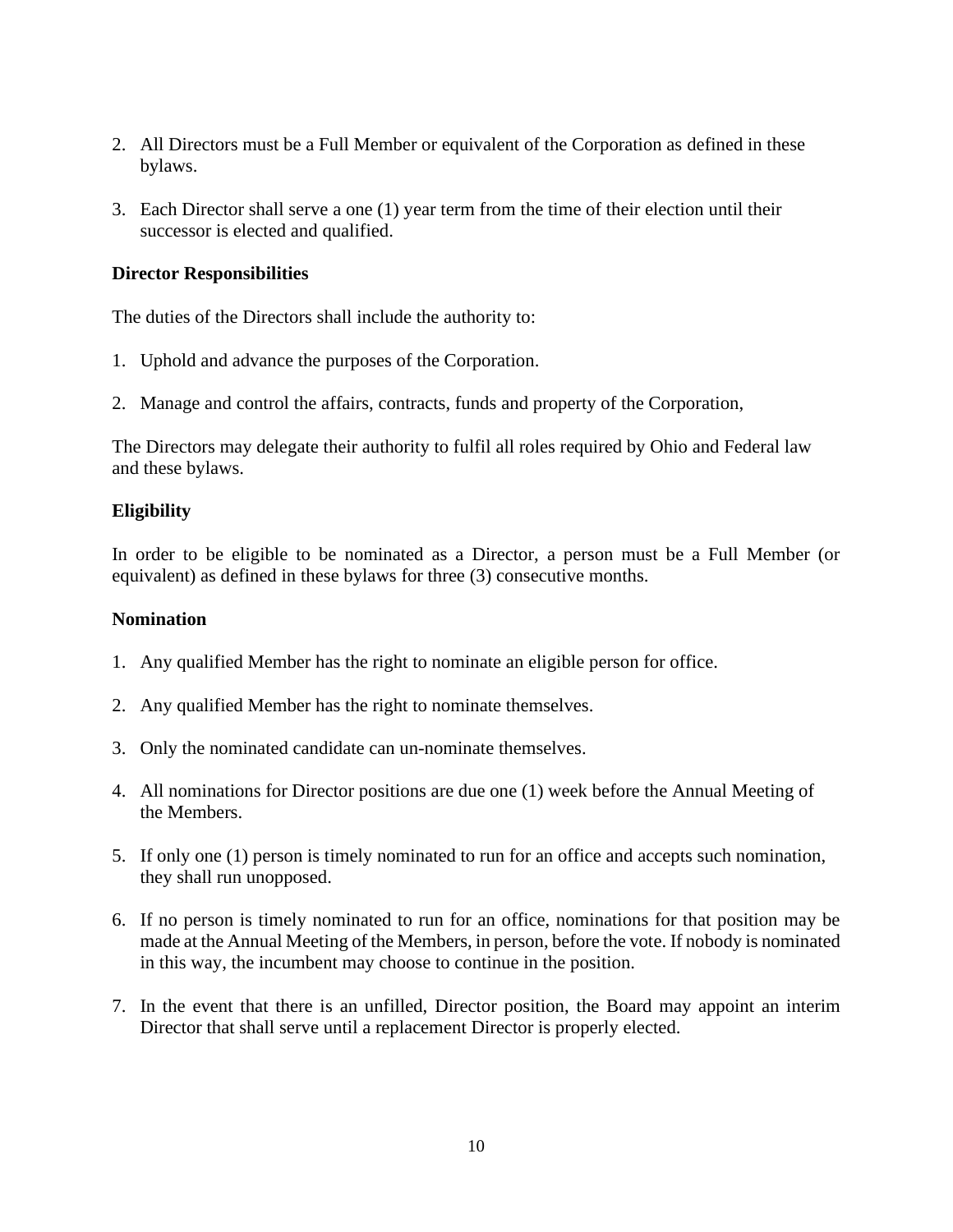# **Elections**

- 1. Elections for Directors shall take place at the Annual Meeting of the Members.
- 2. Election of all Director positions shall be by procedures in these bylaws for Voting. In the event of a tie for the position of Director, any nominee for a Director position who holds a Warden position shall be disqualified. If a tie persists after the elimination of nominee for a Director position, who is a Warden, the selection shall be made by random lot from the tied nominees.
- 3. If there is more than one (1) candidate for the position of Director, the candidate who receives the five (5) highest vote tallies shall be elected.

# **Resignations and Terminations**

- 1. Any Director may resign at any time by written notice delivered to the Board.
- 2. A resignation is effective when the notice is delivered unless the notice specifies a future date.
- 3. Any Director may be terminated with cause in their role with or without cause by resolution passed by the affirmative vote of a majority of the Membership.
- 4. Nominations for Members to run to replace the Director who has resigned or been terminated shall open when the officeholder tenders their resignation and remain open for one (1) week.
- 5. Members, at a Special Meeting of the Members, called for such purpose, shall elect the replacement Director among the candidates who have been nominated and accepted their nomination using the Voting procedures in these bylaws.
- 6. The replacement's term shall last until the next Annual Meeting of the Members.

### **Compensation**

A Director must not be remunerated for being or acting as a Director but:

- 1. A Director must be reimbursed for all expenses necessarily and reasonably incurred by the Director while engaged in the affairs of the Corporation, and
- 2. The Corporation may provide insurance and indemnity as permitted by law.

### **Meetings of the Board**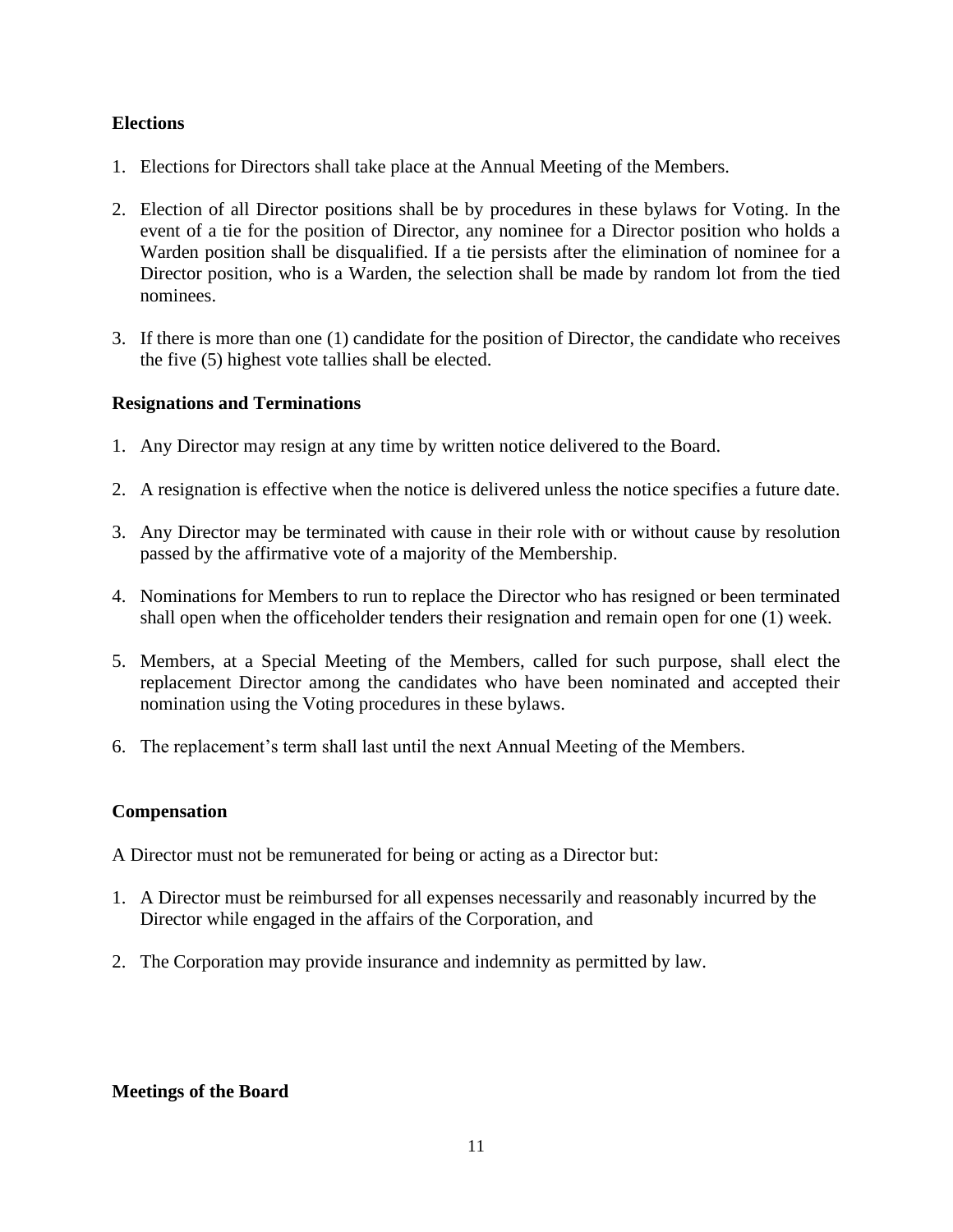# **Regular Meetings**

- 1. Regular meetings of the Board shall be held Monthly.
- 2. The meeting shall be held at the registered address of the Corporation or at a different meeting place or time as may be designated by the affirmative vote of three fifths  $(3/5<sup>th</sup>)$  of the Board as defined in these bylaws.

### **Special Meetings**

- 1. The Chairperson of the Board or two (2) of the five (5) members of the Board may call a Special Meeting of the Board at any time.
- 2. Notice must be provided of such meeting as provided in the section of these bylaws entitled Notice of Meetings.

### **Notice of Meetings**

- 1. Notice of any meeting of the Board, unless a specific date is designated for Regular Meetings shall be given at least five (5) days before the meeting date.
- 2. Any notice sent of Special Meetings shall state the nature of the business to be transacted by the Board.
- 3. Notice may be provided to the e-mail address of each Director on record with the Corporation, or any other method approved by a vote of the Board.

### **Remote Attendance**

- 3. Directors may participate in a meeting through use of conference telephone, electronic video screen communication, electronic chat, or other communications equipment so long as all of the following apply:
	- a) Each member of the Board participating in the meeting can communicate with all of the other members; and
	- b) Each Director is provided with the means of participating in all matters under consideration, including the capacity to propose, or to interpose an objection to a specific action to be taken by the Board.
- 4. Votes by the Directors may not be made by proxy. Directors must attend the meeting of the Board, either in person or remotely as set forth above, in order to vote on matters placed before the Board.

### **Voting**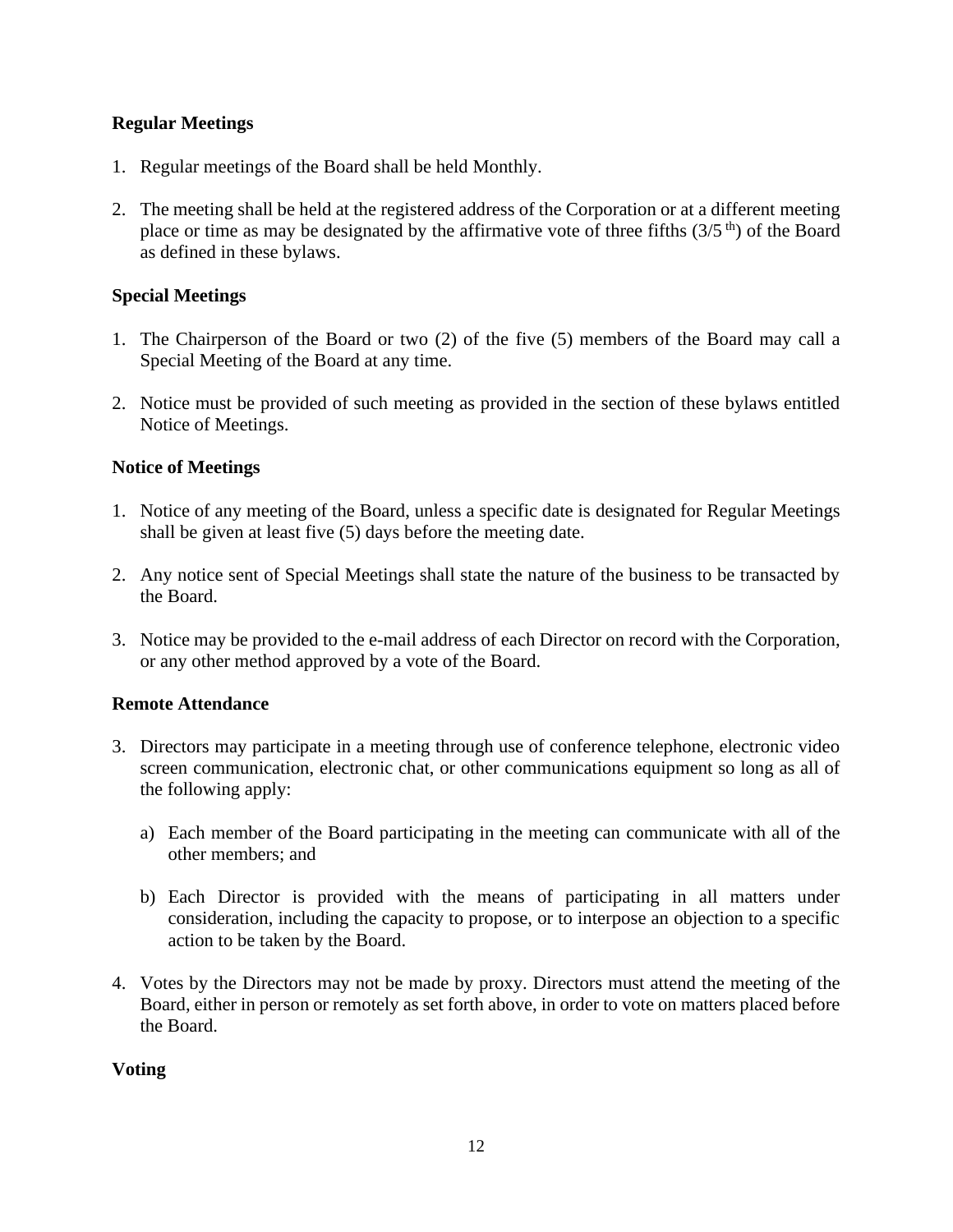- 5. All issues requiring a vote, except when otherwise specified in these bylaws or required by law, shall be decided by the affirmative vote of more than one half (50%) of the Directors present at any meeting where a quorum is present.
- 6. Any Director may abstain from any vote. In this case, that Director shall count towards quorum on an issue but shall not count towards determining the minimum number of votes needed to pass that issue.
- 7. Quorum for a vote of the Board shall require the attendance of at least half (50%) of the Directors on the day of the vote.
- 8. For the purposes of calculating the quorum, properly submitted proxy statements as well as votes submitted as described in the section Remote Attendance shall count as attendance.

# **Elected Officers**

### **Officers**

The Officers of the Corporation shall consist of a President, a Secretary, a Treasurer, a Chief Technical Officer, a Chief Operations Officer, and such other Officers as the Board may from time to time deem advisable. Any Officer may be but is not encouraged to be a Director of the Corporation.

### **President**

- 1. The President serves as a representative of the Corporation to the public and in all functions where a President may be called for law or any other outside requirements.
- 2. The President shall organize, preside over, and set the agenda for all meetings of the Membership and of the Board.
- 3. The President is responsible for enforcing the rules of meeting procedure as detailed in these bylaws.
- 4. The President shall facilitate communication between the Membership at large, the Officers, and the Board.

### **Secretary**

- 1. The Secretary shall supervise the keeping of a full and complete record of the proceedings of the Board and its committees.
- 2. The Secretary shall supervise the giving of such notices as may be proper or necessary.
- 3. The Secretary shall supervise the keeping of the minute books of this Corporation.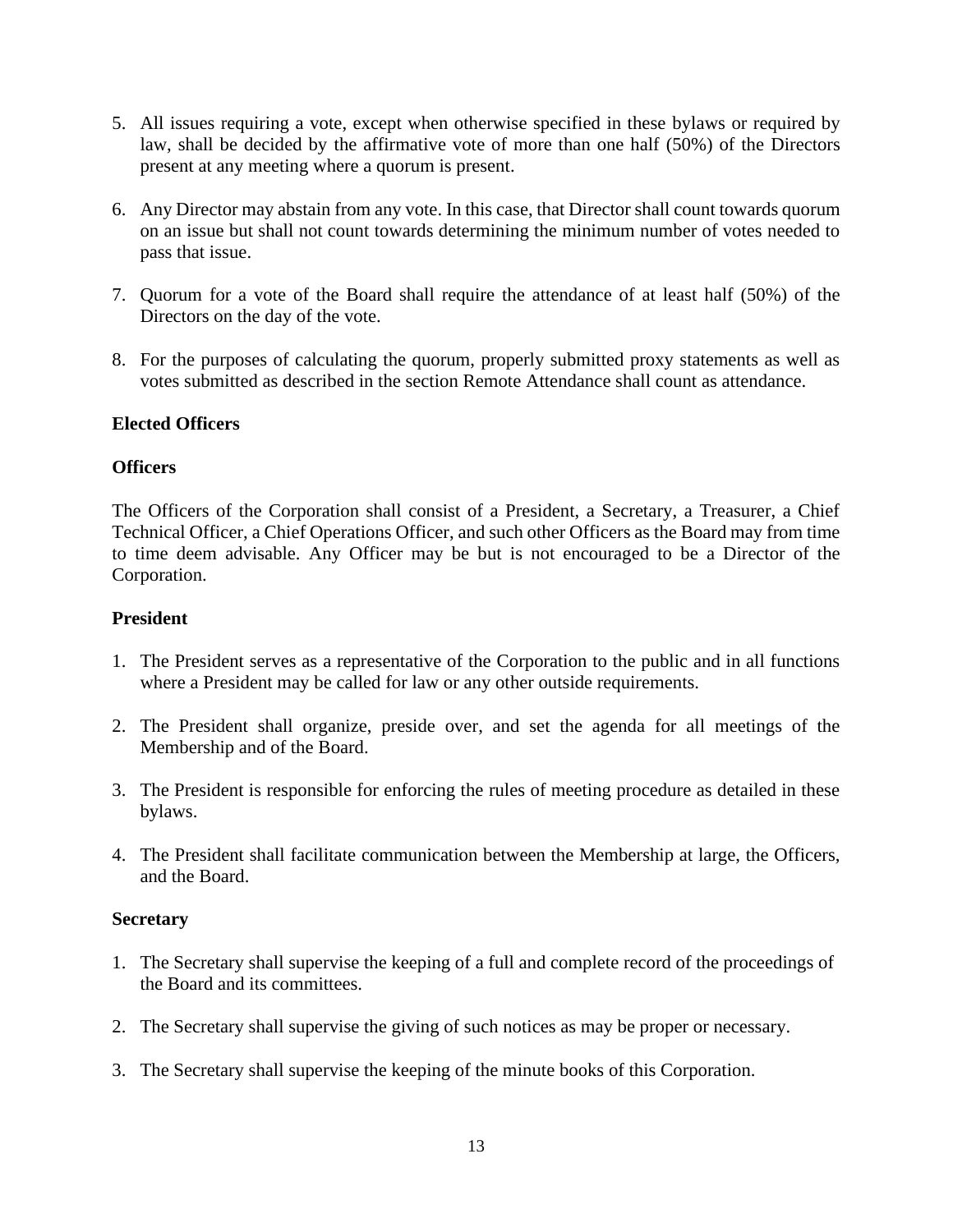4. The Secretary shall be responsible for recording all minutes of all official meetings of the Membership and the Board in the Corporation's permanent records.

# **Treasurer**

- 1. The treasurer is responsible for monitoring all financial assets of the Corporation. This includes, but is not limited to:
	- a) Keeping record of the organization's budget;
	- b) The collection of membership dues from Members;
	- c) The payment of rent and utilities from any space leased by the Corporation;
	- d) The disbursement and reimbursement of funds authorized to be spent under the procedures detailed in these bylaws; and
	- e) Preparing financial reports to the Board.
- 2. The Treasurer is responsible for making sure that the Corporation files its annual reporting and any other papers required to maintain legal nonprofit status under the laws of the State of Ohio or Federal Law.

### **Chief Technical Officer**

The Chief Technical Officer is responsible for ensuring the maintenance and consistency of the technological infrastructure as needed by the Corporation. This includes but is not limited to the website and the internal network of the physical space and expanding it as necessary to adjust to the needs of the Corporation.

### **Chief Operations Officer**

- 1. The Chief Operations Officer is responsible for managing the safety, security, and tidiness of the physical space.
- 2. The Chief Operations Officer is responsible for providing logistical support to events such as meetings, classes, workshops, and parties.
- 3. The Chief Operations Officer is responsible for managing the Warden program.

### **Officer Duties**

1. In their areas of responsibility, Officers are expected to build consensus and work toward the goals of the Corporation and its Members.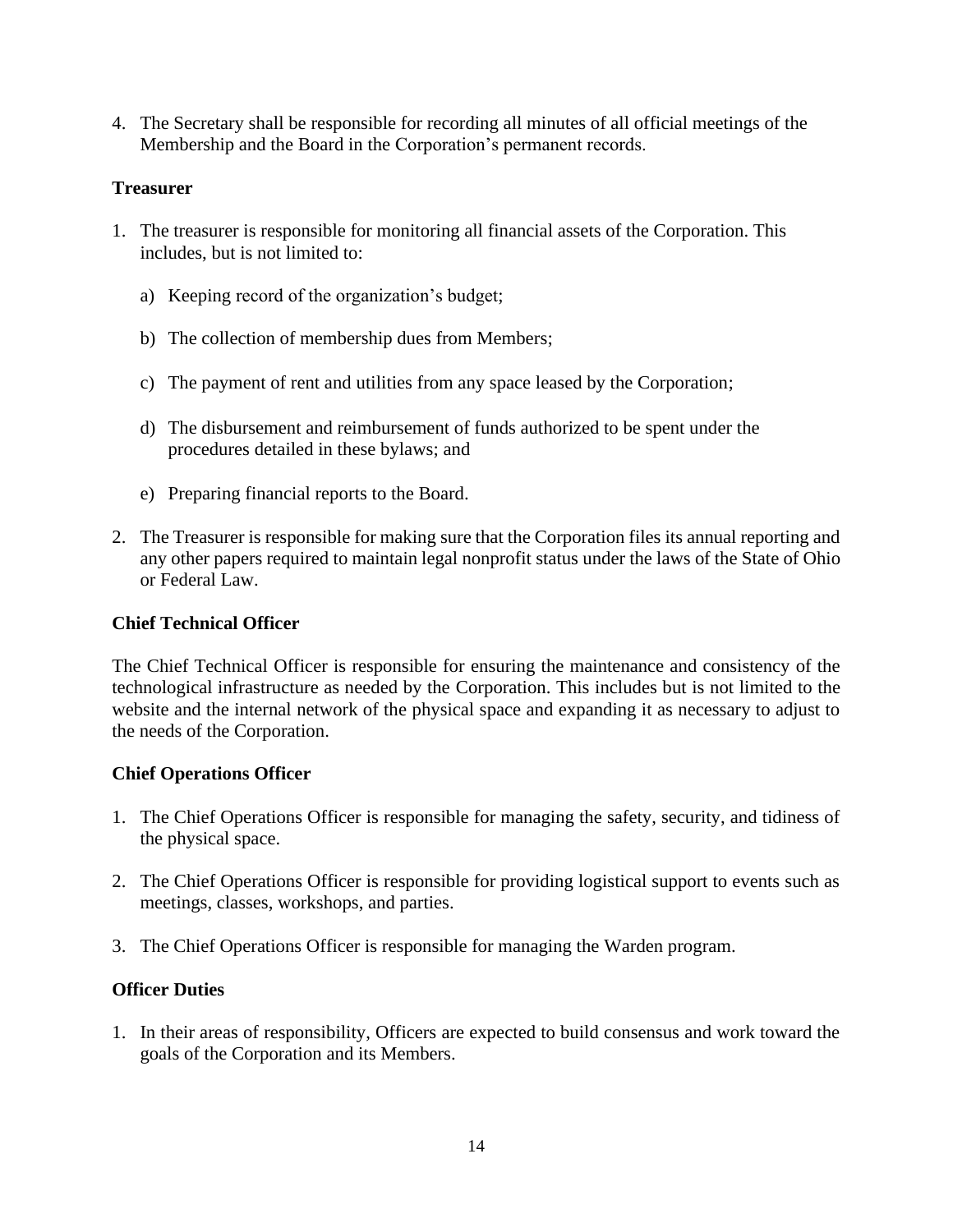- 2. Officers may enlist the help of other Members and non-members in meeting their responsibilities.
- 3. At the end of their term, Officers are expected to facilitate the transition process by training the newly elected Officers and helping them become familiar with any day-to-day duties that are not explicitly described in the bylaws or otherwise.

# **Eligibility**

In order to be eligible to be nominated as an Officer, a person must be a Full Member (or equivalent) as defined in these bylaws for three (3) consecutive months.

# **Nomination**

- 1. Any qualified Member has the right to nominate an eligible person for office.
- 2. Any qualified Member has the right to nominate themselves.
- 3. Only the nominated candidate can un-nominate themselves.
- 4. All nominations for Officer positions are due one (1) week before the Annual Meeting of the Members.
- 5. If only one person is timely nominated to run for an office and accepts such nomination, they shall run unopposed.
- 6. If no person is timely nominated to run for an office, nominations for that position may be made at the Annual Meeting of the Members, in person, before the vote. If nobody is nominated in this way, the incumbent may choose to continue in the position.
- 7. In the event that there is an unfilled Officer position, the Board may appoint an interim Officer that shall serve until a replacement officer is properly elected.

### **Elections**

- 1. Elections for Officers shall take place at the Annual Meeting of the Members.
- 2. Election of all Officer positions shall be by procedures in these bylaws for Voting. In the event of a tie for the position of Officer, any nominee for an Officer position who holds a Warden position shall be disqualified. If a tie persists after the elimination of the person nominated for an Officer position, who is a Wardens, the selection shall be made by random lot from the tied nominees.
- 3. If there is more than one (1) candidate for the position, the candidate who obtains the highest number votes from voting Members present shall be elected.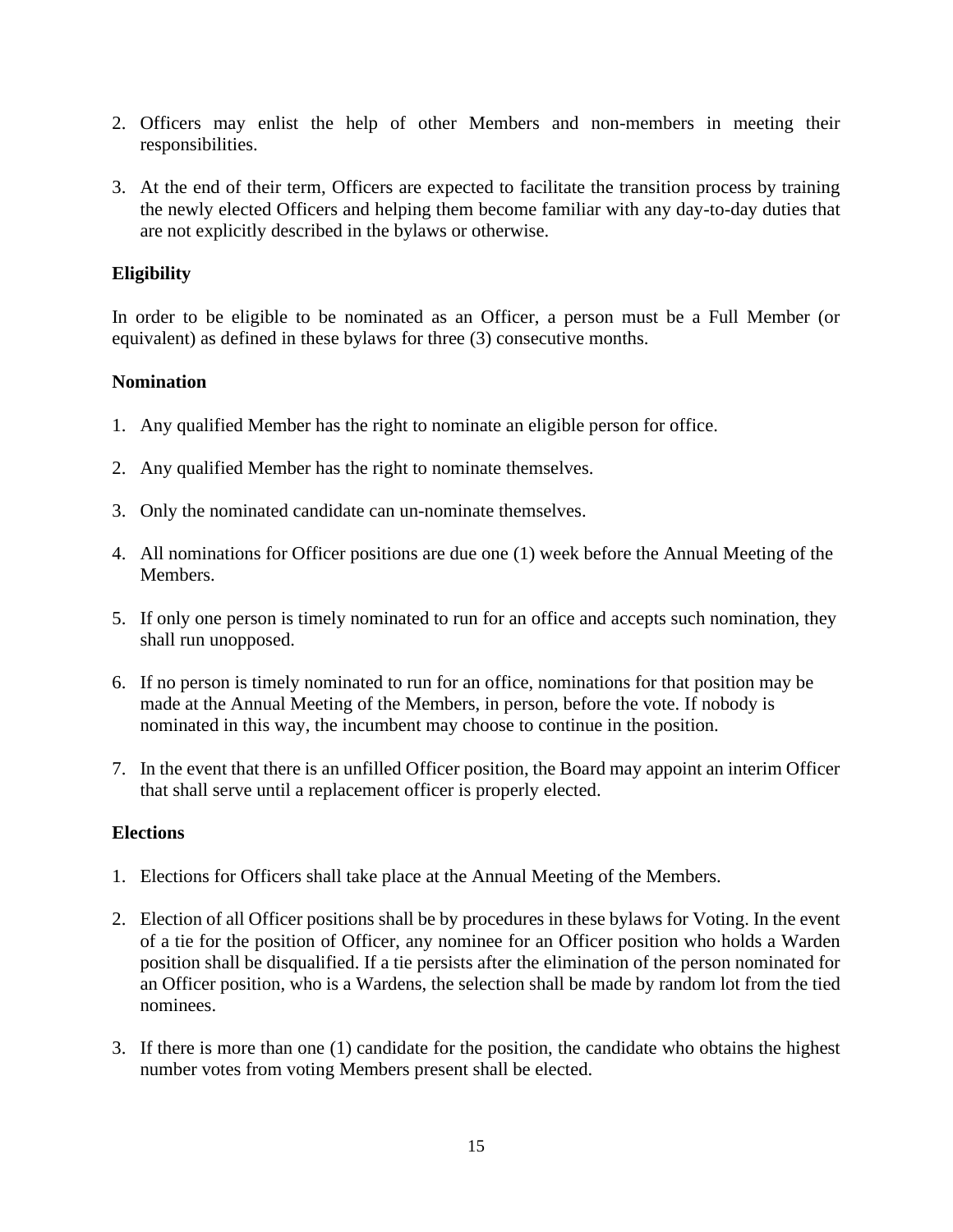# **Resignations and Terminations**

- 1. Any Officer may resign at any time by written notice delivered to the Board
- 2. A resignation is effective when the notice is delivered unless the notice specifies a future date.
- 3. Any Officer may be terminated in their role with or without cause by resolution passed by the affirmative vote of a majority of the Membership.
- 4. Nominations for Members to run to replace the Officer who has resigned or been terminated shall open when the officeholder tenders their resignation and remain open for one (1) week.
- 5. Members, at a Special Meeting of the Members, called for such purpose, shall elect the replacement among the candidates who have been nominated and accepted their nomination using the Voting procedures in these bylaws.
- 6. The replacement's term shall last until the next Annual Meeting of the Members.

### **Term**

The term for each elected Officer shall be for a period of one (1) year and shall expire at the next Annual Meeting of the Members.

### **Committees**

- 1. Committees may be formed by the Membership at large at any time, provided:
	- a) The committee shall exercise only that power delegated to it by the Board.
	- b) The committee does not undertake any action that can jeopardize the legal status of the Corporation; and
	- c) The committee does not undertake any action that can jeopardize the safety or security of the Membership of the Corporation.
- 2. A Chairperson for the committee may be chosen from among the committee members.
- 3. Officers and Directors may serve as committee chairpersons.
- 4. Committees will be expected to provide updates on their activities to the Membership via reports at the weekly meetings, updates via the mailing list, or any other effective method that the committee deems appropriate.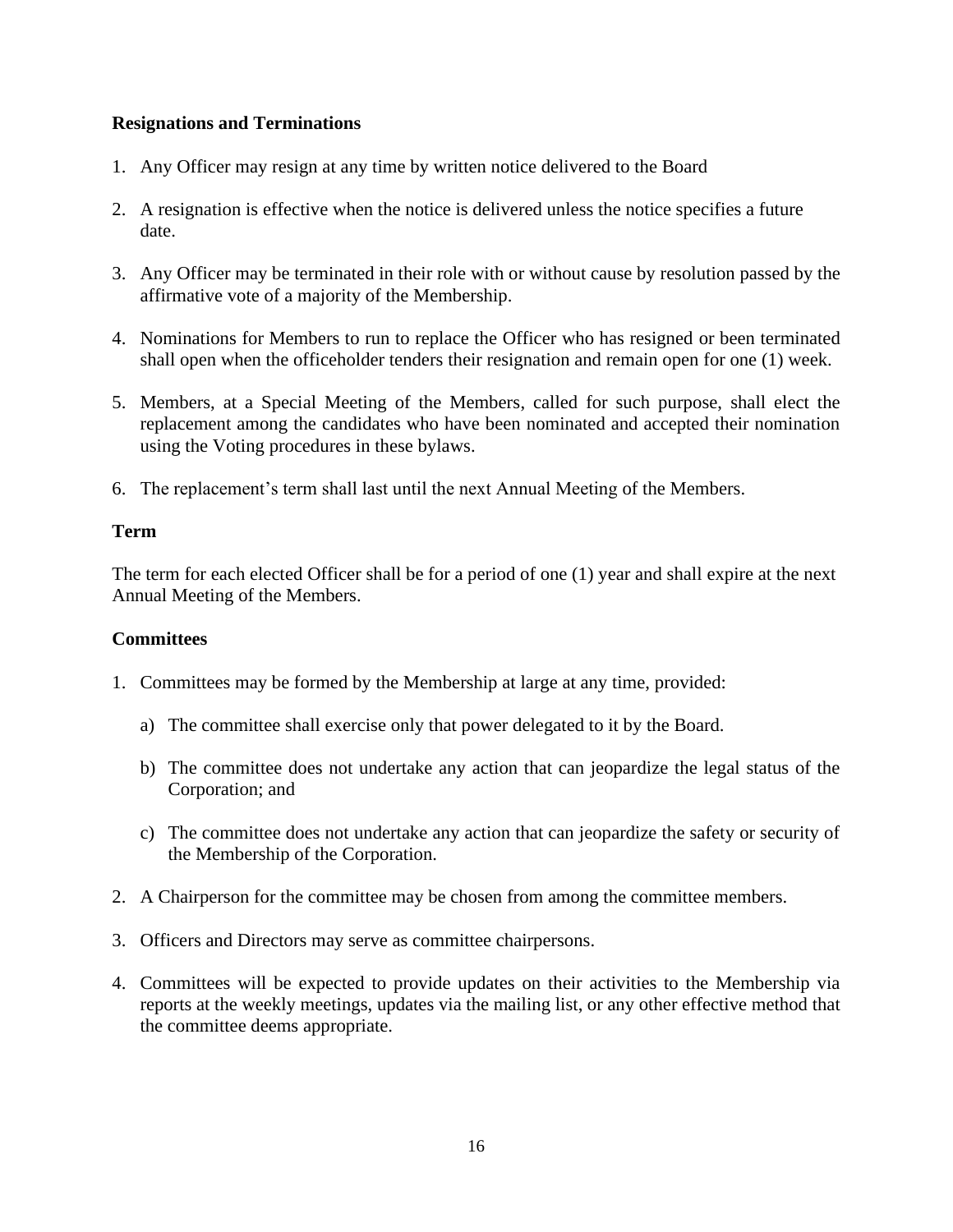- 5. Meetings of committees may be held with notice provided to each committee member at least three (3) day prior thereto, at such time and place as shall from time-to-time be determined by the committee.
- 6. The committees of the Corporation shall keep regular minutes and report these minutes to the Membership, the Officers, and the Board.

# **Books, Records, and Reports**

### **Annual Report**

The Corporation shall send an annual report to the Members of the Corporation not later than six (6) months after the close of each fiscal year of the Corporation. Such report shall include a balance sheet as of the close of the fiscal year of the Corporation and a revenue and disbursement statement for the year ending on such closing date. Such financial statements shall be prepared from and in accordance with the books of the Corporation, and in conformity with generally accepted accounting principles applied on a consistent basis.

### **Permanent Records**

The Corporation shall keep current and correct records of the accounts, minutes of the meetings and proceedings, and Membership of the Corporation. Such records shall be kept at the registered office or the principal place of business of the Corporation. Any such records shall be in written form or in a form capable of being converted into written form.

### **Inspection of Corporate Records**

Any person who is a Member of the Corporation shall have the right at any reasonable time and on written demand stating the purpose thereof, to examine and make copies from the relevant books and records of accounts, minutes, and records of the Corporation. Upon the written request of any Member, the Corporation shall mail such a Member a copy of the most recent balance sheet and revenue disbursement statement.

### **Fiscal Year**

The fiscal year of the corporation shall be the period selected by the Board as the tax year of the Corporation for federal income tax purposes.

### **Corporate Seal**

The Board may adopt, use, and modify a corporate seal. Failure to affix the seal to corporate documents shall not affect the validity of such documents.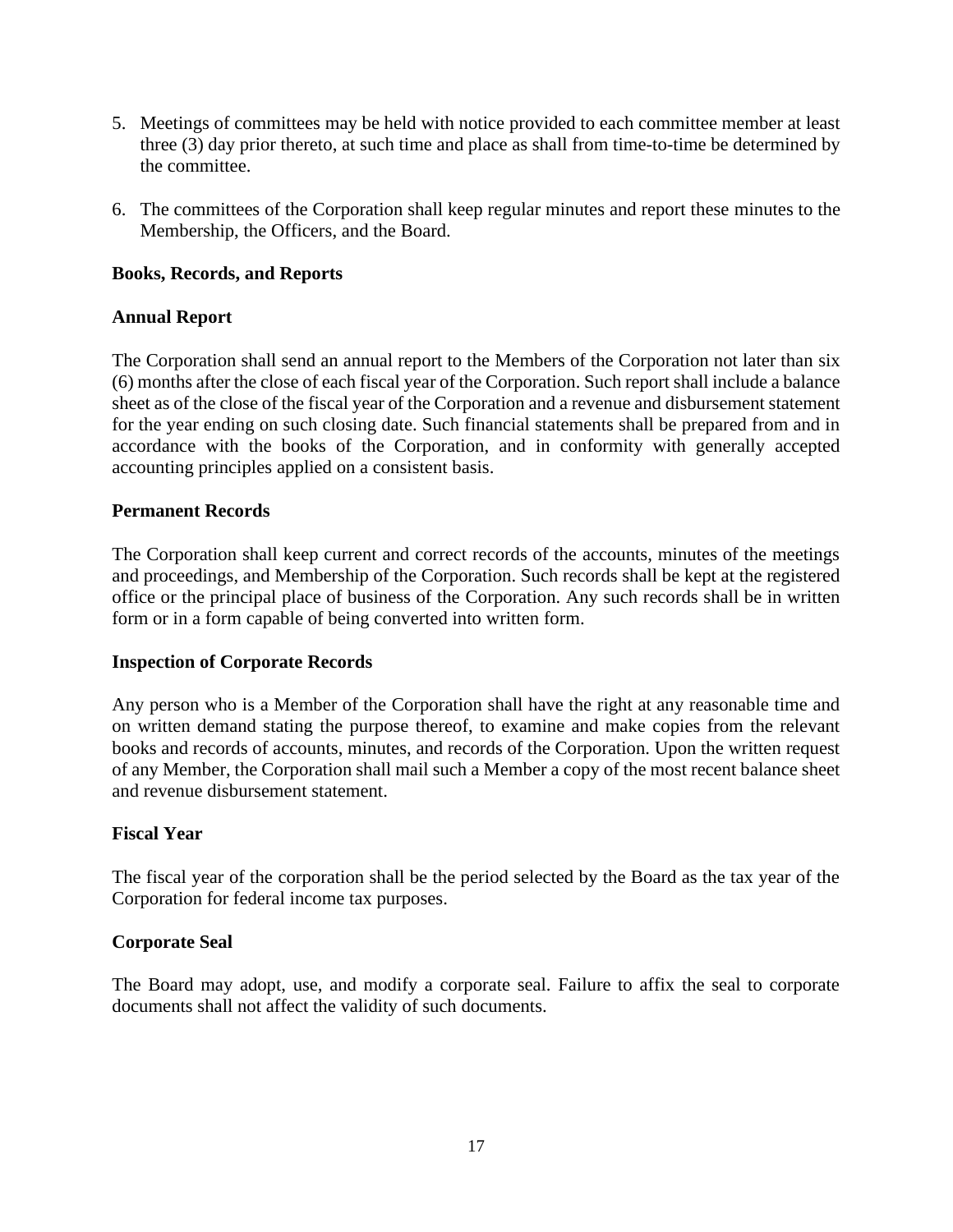# **Indemnification**

- 1. The Corporation shall indemnify each current Director, Officer and committees members and each former Director, Officer, committee member, and each person who may have served at the Corporation's request as a Director or Officer of any other corporation, partnership, joint venture, trust or other enterprise (the "Indemnitee") to the greatest extent permitted by the Ohio Nonprofit Corporation Law, with respect to any threatened, pending, or completed action, suit or proceeding, whether civil, criminal, administrative or investigative in nature, to which the Indemnitee is or was a party by reason of the fact that the Indemnitee is or was a Director or Officer of the Corporation, or by reason of the fact that the Indemnitee is or was serving at the Corporation's request as aforesaid. Indemnification hereunder shall include all expenses including attorneys' fees, judgments, fines and amounts paid in settlement, if such expenses were actually and reasonably incurred by the Indemnitee in connection with such action, suit or proceeding, provided that he or she acted in good faith and in a manner he or she reasonably believed to be in or not opposed to the best interests of the Corporation, and with respect to any criminal proceedings, if he or she had no reasonable cause to believe that their conduct was unlawful.
- 2. Such expenses paid by the Corporation in advance of the final disposition of such action, suit or proceeding, promptly as they are incurred, but only upon receipt of a written agreement signed by or upon behalf of the Indemnitee to repay such amounts if it is ultimately determined that the Indemnitee by clear and convincing evidence, in a court with jurisdiction that the act or omission of such party was one undertaken with a deliberate intent to cause injury to the Corporation or was one undertaken with a reckless disregard for the best interests of the Corporation.
- 3. In addition, the Corporation may indemnify or agree to indemnify any person who is or was a party to, or who is threatened to be made a party to any threatened, pending, or completed action or who is threatened to be made a party to any threatened, pending, or completed action, suit or proceeding, whether civil, criminal, administrative or investigative in nature, by reason of the fact that such person is or was an employee, agent or volunteer of the Corporation, or by reason of the fact that such person is or was serving at the request of the Corporation as an employee, agent or volunteer or any other corporation, partnership, joint venture, trust or other enterprise subject, however, to the limitations imposed by Ohio Nonprofit Corporation Law.
- 4. The indemnification provided by this Section is not exclusive of and shall be in addition to any other rights to which the Indemnitee may be entitled. Such indemnification shall continue as to persons who have ceased to be, Officers, Directors, members of committees, employees, agents or volunteers, and shall inure to the benefit of the heirs, executors, and administrators of such persons.